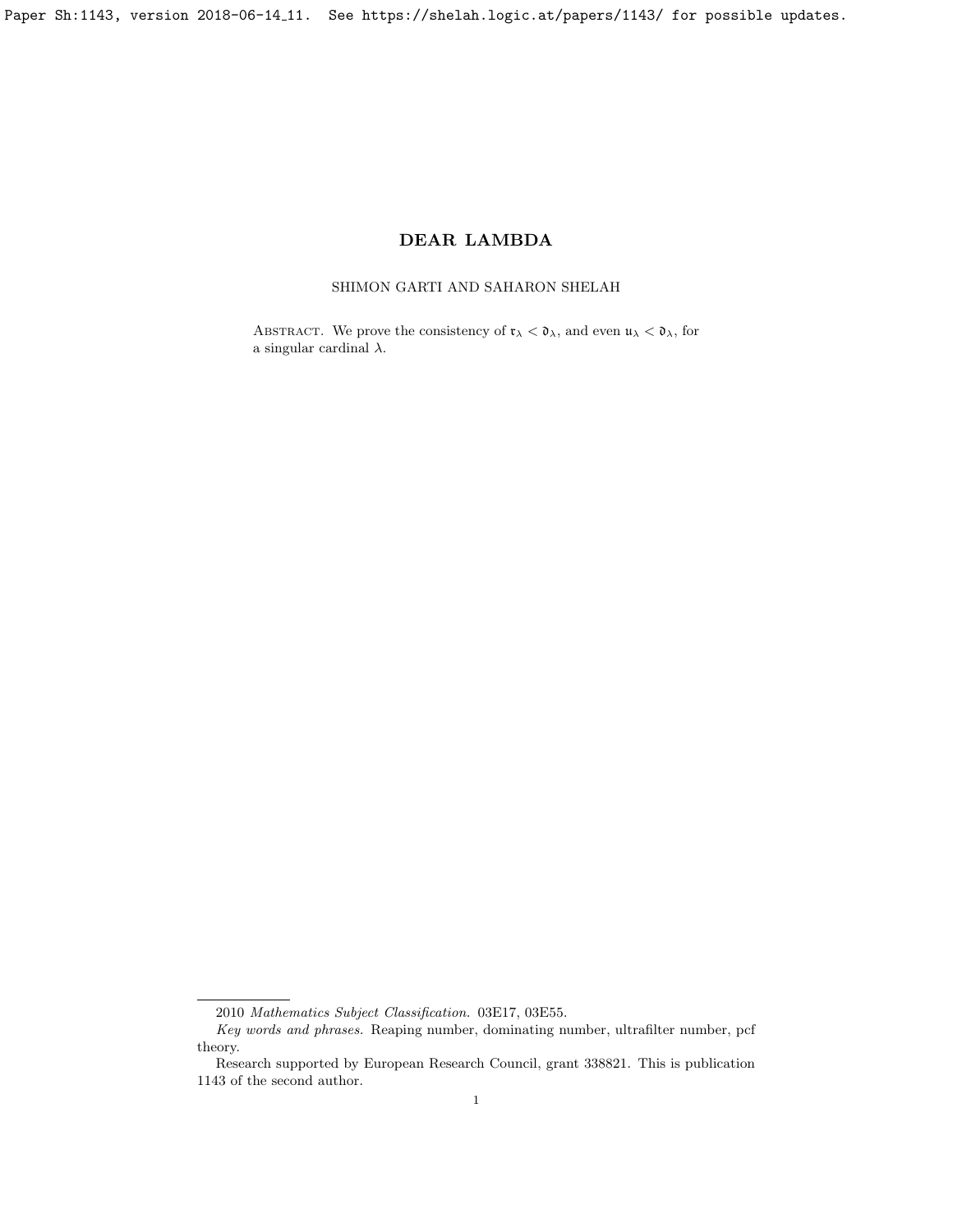## 0. INTRODUCTION

This paper deals with several cardinal characteristics of the continuum, including the reaping number and the ultrafilter number. We define them in the generalized form of  $\mathfrak{r}_{\kappa}$  and  $\mathfrak{u}_{\kappa}$  where  $\kappa$  is any infinite cardinal.

## Definition 0.1. The reaping number.

Let  $\kappa$  be a regular cardinal,  $B \in [\kappa]^{\kappa}$ .

- ( $\aleph$ ) A set  $S \in [\kappa]^{\kappa}$  splits B iff  $|S \cap B| = |(\kappa S) \cap B| = \kappa$ .
- $\overline{I}(1)$  A family of sets  $\mathcal{A} \subseteq [\kappa]^{\kappa}$  is called an unreaped family iff there is no single  $S \in [\kappa]^{\kappa}$  which splits any element of A.
- (I) The reaping number  $\mathfrak{r}_{\kappa}$  is the minimal cardinality of an unreaped family in  $\lbrack \kappa \rbrack^{\kappa}$ .

An unreaped family will also be called an unsplittable or an  $\mathfrak{r}_{\kappa}$  family. A closed friend of the reaping number is the ultrafilter number. Again, we phrase the definition in the general context.

### Definition 0.2. The ultrafilter number.

Let  $\kappa$  be an infinite cardinal and let  $\mathscr U$  be an ultrafilter over  $\kappa$ .

- ( $\aleph$ ) A base for  $\mathscr U$  is a collection  $\mathscr B \subseteq \mathscr U$  such that for any  $A \in \mathscr U$  there is some  $B \in \mathcal{B}$  so that  $B \subseteq A$ .
- ( $\Box$ ) The characteristic of a uniform ultrafilter  $\mathscr U$  over  $\kappa$  is the minimal size of a base for  $\mathscr{U}$ , denoted by  $Ch(\mathscr{U})$ .
- (1) The ultrafilter number  $\mathfrak{u}_{\kappa}$  is the minimal size of a base for some uniform ultrafilter  $\mathscr U$  over  $\kappa$ .

Lest  $\kappa = \aleph_0$  we denote  $\mathfrak{r}_\kappa$  by  $\mathfrak{r}$  and  $\mathfrak{u}_\kappa$  by  $\mathfrak{u}$ . Any base of an ultrafilter is unsplittable, hence  $\mathfrak{r}_{\kappa} \leq \mathfrak{u}_{\kappa}$ . It is easy to see that both  $\mathfrak{r}_{\kappa} > \kappa$  and  $\mathfrak{u}_{\kappa} > \kappa$ . Our purpose in the first section is to analyze the cofinality of these characteristics.

Cardinal characteristics which may assume countable cofinality are rarefied, and for proving this fact one needs complicated arguments. The almost disjointness number  $\alpha$  is an example, as proved in [\[4\]](#page-14-0). It is unknown whether the cofinality of  $\mathfrak{r}_{\kappa}$  is always greater than  $\kappa$ , and in particular whether cf( $\mathfrak{r}$ ) is uncountable. Additional examples are  $i$  (see [\[4\]](#page-14-0)) and  $\mathfrak{gp}$  (see [\[6\]](#page-14-1), the possibility of countable cofinality in this case requires instances of Chang's conjecture hence depends on the existence of large cardinals). The question about r appeared in [\[10\]](#page-14-2), Problem 3.4. By adding  $\lambda$  many Cohen reals to a model of GCH we obtain  $\mathfrak{r} = \mathfrak{u} = \mathfrak{c} = \lambda$  and hence these characteristics may be singular. We shall prove that the cofinality of  $\mathfrak{u}_{\kappa}$  is above  $\kappa$ , and in some cases the same holds for  $\mathfrak{r}_{\kappa}$ . Namely, if  $\kappa = \text{cf}(\kappa)$  and  $\mathfrak{r}_{\kappa} < \mathfrak{d}_{\kappa}$  then  $\mathfrak{r}_{\kappa} = \mathfrak{u}_{\kappa}$ and hence  $cf(\mathfrak{r}_{\kappa}) > \kappa$ .

This brings us to the question whether  $\mathfrak{r}_{\kappa} < \mathfrak{d}_{\kappa}$  is possible. If  $\kappa = \aleph_0$ then the answer is positive. By adding  $\omega_2$  Miller reals to a model of the continuum hypothesis one obtains  $\mathfrak{r} = \omega_1 < \omega_2 = \mathfrak{d}$ . Raghavan and Shelah, [\[11\]](#page-14-3), proved that if  $\kappa = cf(\kappa) > \mathbb{L}$  then  $\mathfrak{d}_{\kappa} \leq \mathfrak{r}_{\kappa}$ . We shall prove in the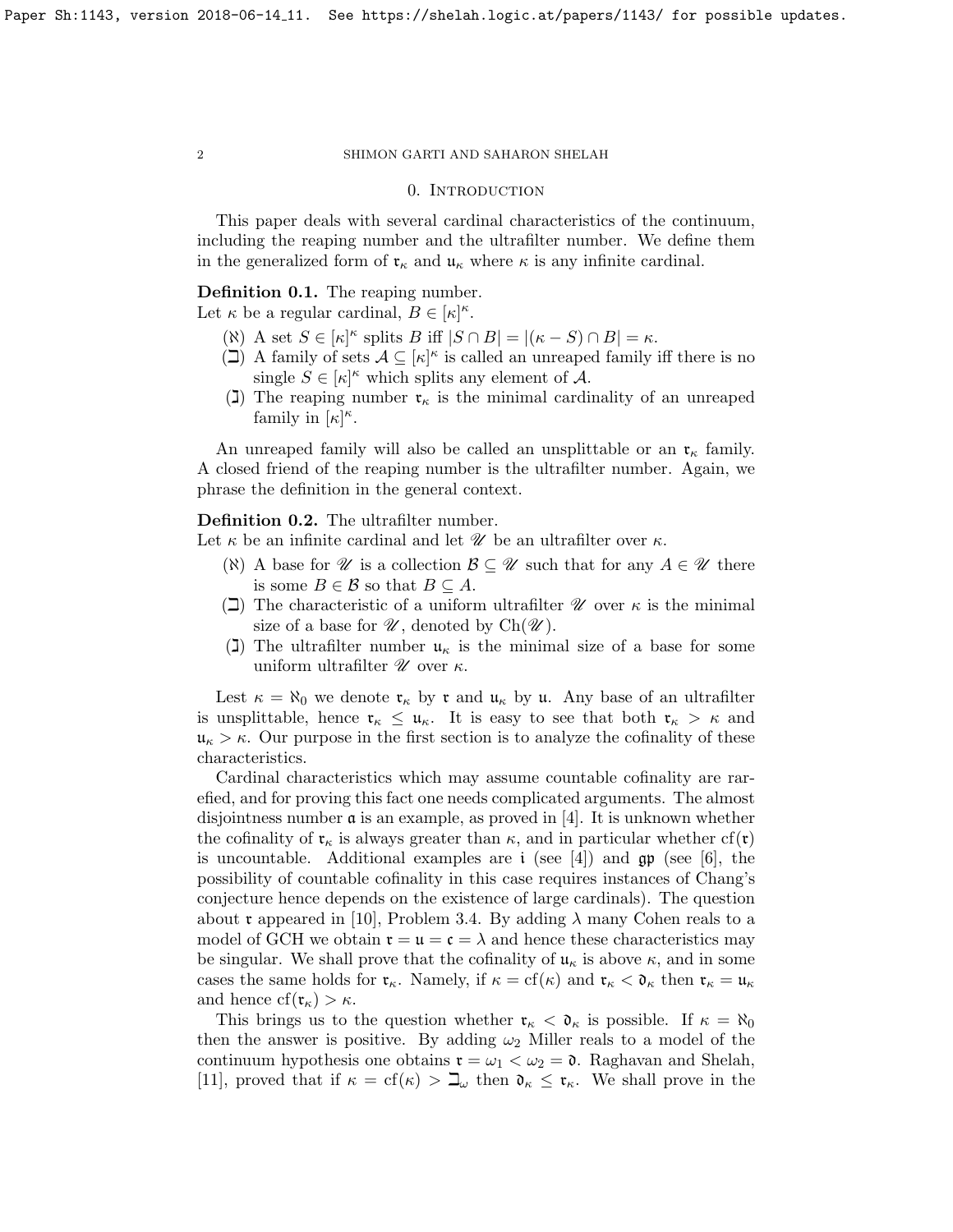second section that  $\mathfrak{r}_{\lambda} < \mathfrak{d}_{\lambda}$  is consistent for a strong limit singular cardinal λ. This can be done with any cofinality of λ, and above  $\mathbb{L}_{\omega}$ .

Our notation is standard, and we suggest [\[3\]](#page-14-4) as an excellent background regarding cardinal characteristics. For a good background in pcf theory we suggest [\[1\]](#page-14-5).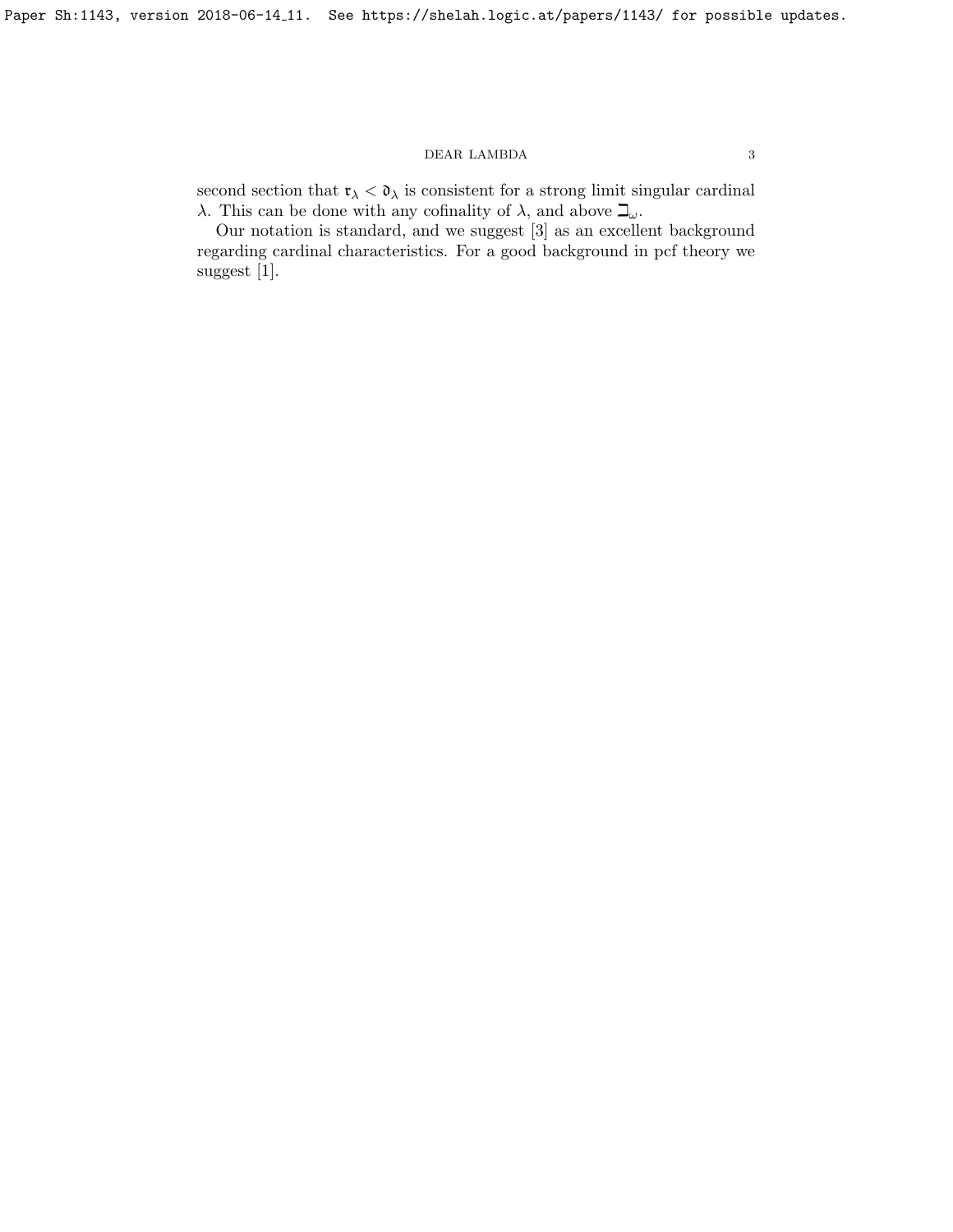## 1. Cofinality

We open this section with a theorem about the cofinality of the ultrafilter number. The statement and the proof are phrased in the case of  $\kappa = \aleph_0$ , and possible generalizations to higher cardinals are discussed after the proof.

## <span id="page-3-0"></span>Theorem 1.1. The cofinality of a base.

Let  $\mathscr U$  be a non-principal ultrafilter over  $\omega$ . If  $\text{Ch}(\mathscr{U}) = \mu$  then  $\text{cf}(\mu) > \omega$ .

## Proof.

Fix an ultrafilter  $\mathscr U$  over  $\omega$  such that  $Ch(\mathscr U) = \mu$ . Assume by way of contradiction that  $cf(\mu) = \omega$ . Choose an increasing sequence of uncountable ordinals  $(\mu_n : n \in \omega)$  such that  $\mu = \bigcup_{n \in \omega} \mu_n$ . Fix a base  $\mathcal{B} = \{B_\beta : \beta \in \mu\}$ for the ultrafilter  $\mathscr U$ .

For every  $\alpha \in \mu$  let  $\mathcal{B}_{\alpha} = \{B_{\beta} : \beta < \alpha\}$ . By our assumption toward contradiction we see that each  $\mathcal{B}_{\alpha}$  fails to be a base for  $\mathcal{U}$ . Consequently, for every  $\alpha \in \mu$  one can choose  $y_{\alpha} \in [\omega]^{\omega} - \mathscr{U}$  such that:

$$
\begin{aligned} (\alpha) \ u \in [\alpha]^{<\omega} \Rightarrow |\bigcap_{\beta \in u} B_{\beta} \cap y_{\alpha}| = \aleph_0, \\ (\beta) \ u \in [\alpha]^{<\omega} \Rightarrow |y_{\alpha} - \bigcup_{\beta \in u} y_{\beta}| = \aleph_0. \end{aligned}
$$

Indeed, for every  $\alpha \in \mu$  since  $\mathcal{B}_{\alpha}$  does not generate  $\mathcal U$  there is some  $x_{\alpha} \in$ U such that for every  $u \in [\alpha]^{<\omega}$  it is true that  $\neg(\bigcap_{\beta \in u} B_{\beta} \subseteq^* x_{\alpha})$ . Let  $y_{\alpha} = \omega - x_{\alpha}$  and conclude that  $(\alpha)$  holds. Item  $(\beta)$  is just an equivalent formulation of the same statement.

Using the above property we define, by induction on  $n \in \omega$ , a set  $s_n$  for which the following requirements are met:

- (a)  $s_n$  is an infinite subset of  $\omega$ .
- (b)  $s_n \notin \mathscr{U}$ .
- (c)  $s_n$  is disjoint from  $\bigcup_{m \leq n} s_m$ .
- (d)  $n \in \bigcup_{m \leq n} s_m$ .
- $(e)$   $u \in [\mu_n]^{\leq \omega} \Rightarrow |\bigcap_{\beta \in u} B_{\beta} \cap s_n| = \aleph_0.$

The choice can be done, basically, by ( $\alpha$ ) (or ( $\beta$ )) above. If  $n = 0$  then let  $\alpha = \mu_0$  and choose  $y_\alpha$  as guaranteed in  $(\alpha)$  and  $(\beta)$ . Set  $s_0 = y_\alpha \cup \{0\}.$ Observe that  $(a)$ ,  $(b)$  are satisfied and  $(c)$  is vacuous in this case. We added zero to  $y_{\alpha}$  in order to satisfy (d), and (e) is exactly ( $\alpha$ ) with respect to  $y_{\alpha}$ hence also to  $s_0$ .

In the  $(n + 1)$ st stage we choose a sufficiently large  $\ell > n$  and let  $\alpha = \mu_{\ell}$ . Again, let  $y_{\alpha}$  be as guaranteed in ( $\alpha$ ) and ( $\beta$ ). Define  $t_{\alpha} = y_{\alpha} - \bigcup_{m \leq n} s_m$ . From ( $\beta$ ) we infer that  $t_{\alpha}$  is infinite. Now if  $n+1 \in \bigcup_{m \leq n} s_m$  then let  $s_{n+1} = t_\alpha$  and if  $n+1 \notin \bigcup_{m \leq n} s_m$  then let  $s_{n+1} = t_\alpha \cup \{n+1\}$ . One can verify that all the requirements are satisfied.

For every  $i \in \{0,1\}$  define  $E_i = \bigcup \{s_{2n+i} : n \in \omega\}$ . From (d) one can see that  $E_0 \cup E_1 = \omega$ , and from (c) it follows that  $E_0 \cap E_1 = \emptyset$ , so  $\{E_0, E_1\}$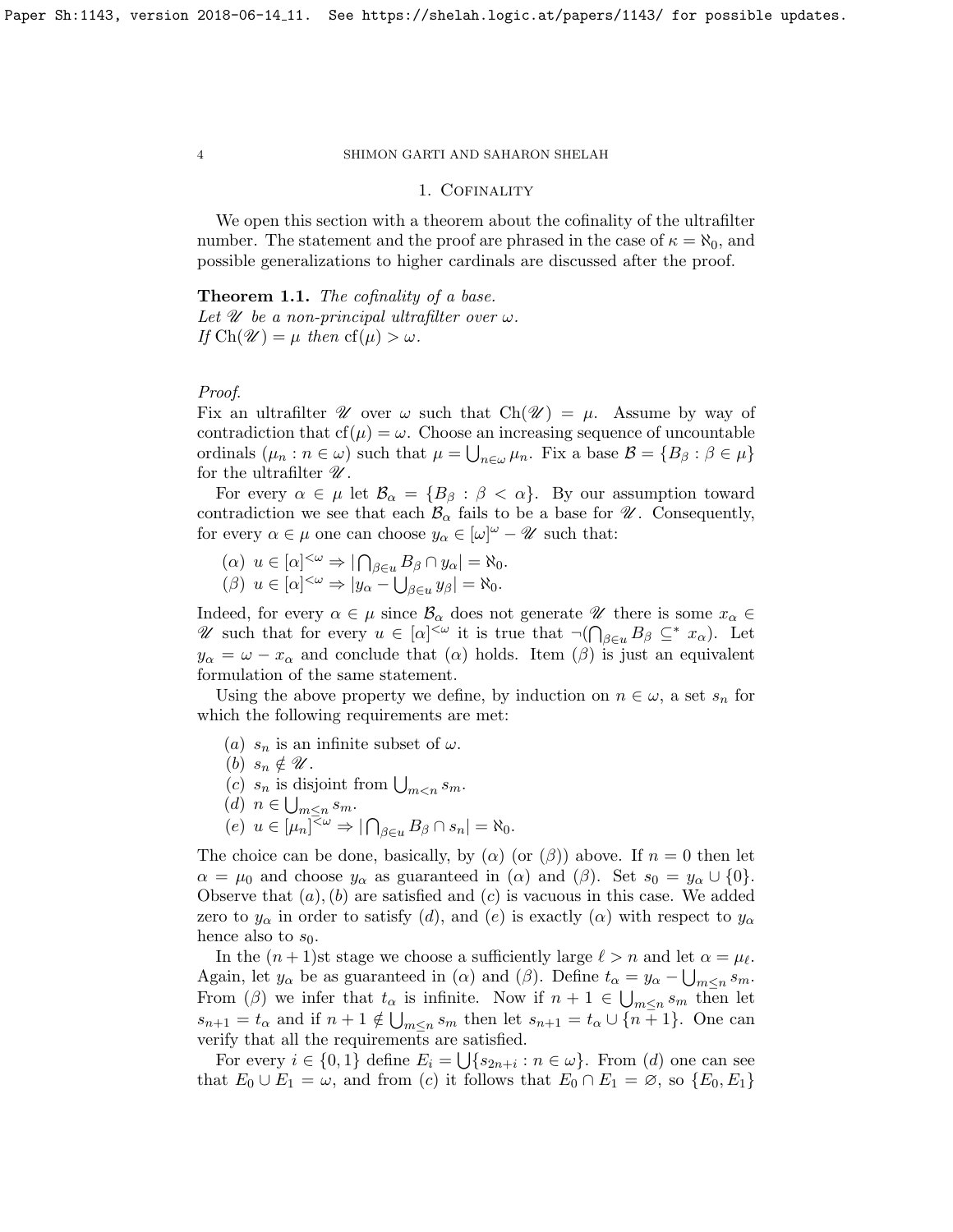is a partition of  $\omega$ . Consequently, there must be some  $i \in \{0,1\}$  for which  $E_i = \varnothing$  mod  $\mathscr{U}.$ 

Let  $u \subseteq \mu$  be any finite set of ordinals. Pick up a sufficiently large n so that  $u \subseteq \mu_n < \mu_{2n}$ . Apply (e) and conclude that:

$$
\left|\bigcap_{\beta\in u}B_{\beta}\cap s_{2n}\right|=\left|\bigcap_{\beta\in u}B_{\beta}\cap s_{2n+1}\right|=\aleph_0.
$$

By the definition of  $E_0$  and  $E_1$  we infer that for every  $u \in [\mu]^{<\omega}$  it is true that  $|\bigcap_{\beta \in u} B_{\beta} \cap E_0| = |\bigcap_{\beta \in u} B_{\beta} \cap E_1| = \aleph_0$ . But this means that  $E_0 \neq \emptyset \mod \mathscr{U} \wedge E_1 \neq \emptyset \mod \mathscr{U}$ , a contradiction.

 $\square_{1.1}$  $\square_{1.1}$  $\square_{1.1}$ 

The above theorem can be generalized to higher cardinals in the following manner. Assume that  $\kappa$  is an infinite cardinal and  $\mathscr U$  is a uniform ultrafilter over κ. If  $\text{Ch}(\mathcal{U}) = \mu$  then  $\text{cf}(\mu) > \omega$ , by the same proof. We conclude, therefore, that  $cf(u_{\kappa}) > \omega$  at every infinite cardinal  $\kappa$ . If  $\kappa$  is measurable and W is  $\kappa$ -complete then the above arguments show that if  $Ch(\mathcal{U}) = \mu$ then  $cf(\mu) > \kappa$ .

**Question 1.2.** Is it consistent that cf( $u_{\kappa}$ )  $\leq \kappa$  for some infinite cardinal  $\kappa$ ?

Back to Theorem [1.1,](#page-3-0) we know that the ultrafilter number (at any cardinal) has uncountable cofinality. Can we prove a similar theorem about  $\mathfrak{r}$ ? It has been shown by Aubrey, [\[2\]](#page-14-6) that if  $\mathfrak{r} < \mathfrak{d}$  then  $\mathfrak{r} = \mathfrak{u}$ . Hence in this case, the cofinality of the reaping number will be uncountable. Our next goal is to generalize this result to regular uncountable cardinals. We follow in the footsteps of Aubrey, with the required adaptations to the general case. Let us begin with another cardinal characteristic:

<span id="page-4-0"></span>Definition 1.3. The dominating number.

Let  $\kappa$  be an infinite cardinal.

- ( $\aleph$ ) For  $f, g \in \kappa \kappa$  we shall say that g dominates f iff  $\{\beta \in \kappa : f(\beta) > \kappa\}$  $g(\beta)$  is of size less than  $\kappa$ . This relation will be denoted by  $f \leq^* g$ .
- $(\Box)$  A family of functions  $\mathcal{D} \subseteq \kappa$  is called a dominating family iff for every  $f \in \kappa \kappa$  there exists  $g \in \mathcal{D}$  such that  $f \leq^* g$ .
- (I) The dominating number  $\mathfrak{d}_{\kappa}$  is the minimal size of a dominating family at  $\kappa_{\kappa}$ .

Let  $\kappa$  be a regular cardinal. We shall say that  $\Pi = \{I_{\alpha}^{\Pi} : \alpha < \kappa\}$  is an interval partition of  $\kappa$  when each  $I_{\alpha}^{\Pi}$  is a non-empty interval of the form  $[\gamma_{\alpha}, \gamma_{\alpha+1}]$ , if  $\alpha < \beta < \kappa$  then  $I_{\alpha}^{\Pi} \cap I_{\beta}^{\Pi} = \varnothing$  and every ordinal of  $\kappa$  belongs to some  $I_{\alpha}^{\Pi}$ . If  $\Pi$  is clear from the context then we may write  $I_{\alpha}$  instead of  $I_{\alpha}^{\Pi}$ . **Definition 1.4.** Let  $\Pi = \{I_\alpha : \alpha < \kappa\}$  be an inverval partition of  $\kappa$ . Assume

that  $\mathscr{F} \subseteq [\kappa]^{\kappa}$ .

( $\aleph$ ) A pair  $(D, E)$  is a nice II-orbit iff both D and E are unions of  $\kappa$ -many intervals from  $\Pi$ , the intervals of D are disjoint from the intervals of  $E$  and moreover there is no interval of  $D$  which has an adjacent interval of  $\Pi$  in  $E$ .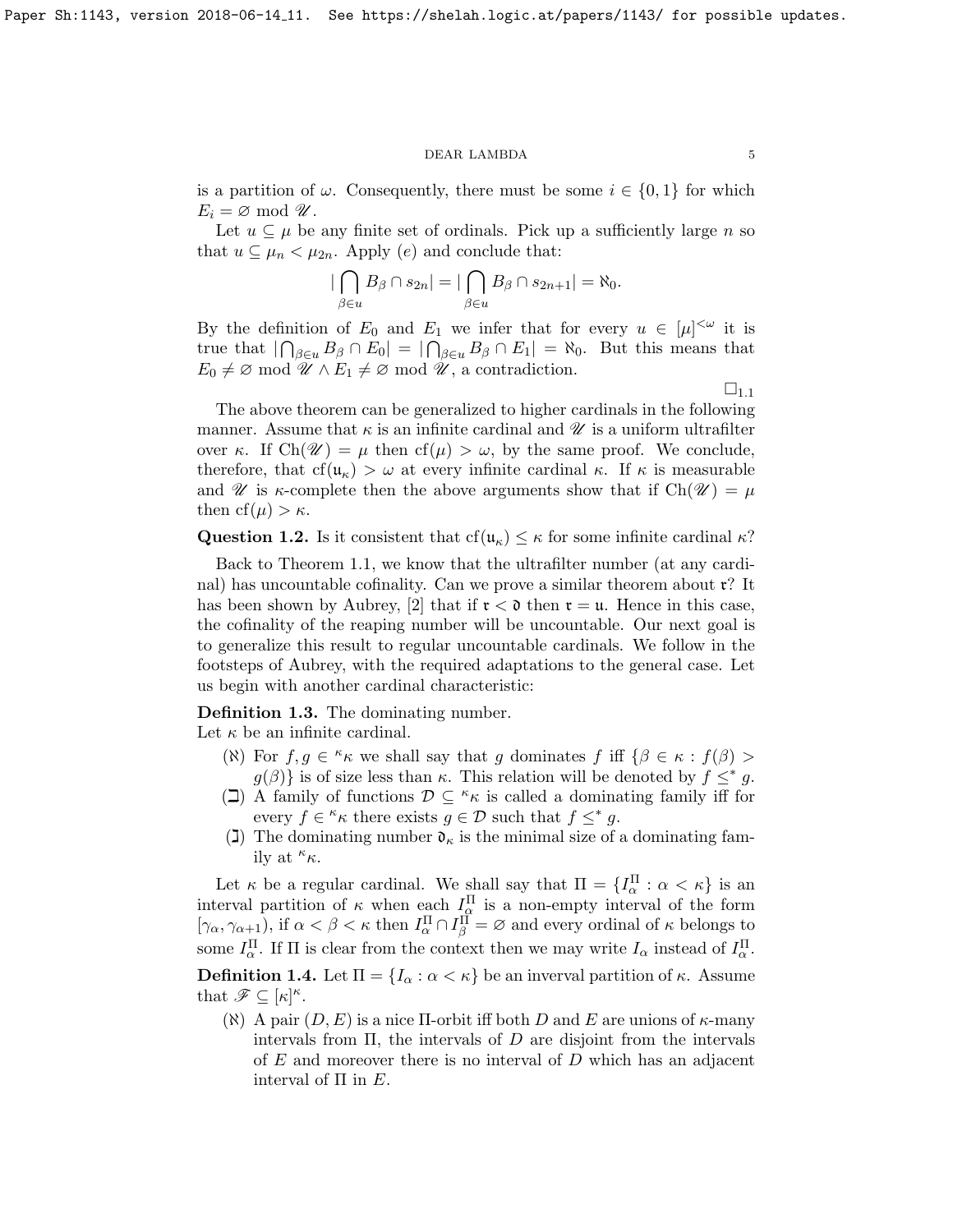- $(\Box)$  We say that  $\mathscr F$  is  $\Pi$ -scattered iff for every nice  $\Pi$ -orbit  $(D, E)$  and every  $y \in \mathscr{F}$ , both  $y \cap D$  and  $y \cap E$  are of size  $\kappa$ .
- (I) We say that  $\Pi$  is  $\mathscr{F}$ -scattered iff one can find a nice  $\Pi$ -orbit  $(D, E)$ such that  $y \cap D$  and  $y \cap E$  are of size  $\kappa$  for every  $y \in \mathscr{F}$ .

The following gives a simple example. We use the terminology of *almost* every in the sense that the set of exceptions is of size less than  $\kappa$ .

<span id="page-5-0"></span>**Lemma 1.5.** Let  $\Pi = \{I_\alpha : \alpha < \kappa\}$  be an inverval partition of  $\kappa$ , and assume that  $\mathscr{F} \subseteq [\kappa]^{\kappa}$ .

If every  $y \in \mathscr{F}$  meets almost every interval of  $\Pi$  then  $\mathscr{F}$  is  $\Pi$ -scattered.

 $\square_{1.5}$  $\square_{1.5}$  $\square_{1.5}$ 

Suppose that  $\Pi$  is an interval partition and  $\mathscr{F}, \mathscr{G} \subseteq [\kappa]^{\kappa}$ . In the theorem below it is shown that if  $\mathscr F$  is not II-scattered and II is not  $\mathscr G$ -scattered, then one can define an interesting  $\mathfrak{r}_{\kappa}$  family out of  $\mathscr{F}$  and  $\mathscr{G}$ .

## <span id="page-5-1"></span>Theorem 1.6. Assume that:

 $(\aleph) \mathscr{F}, \mathscr{G} \subseteq [\kappa]^{\kappa}.$ 

( $\Box$ )  $\Pi = \{I_{\alpha} : \alpha < \kappa\}$  is an interval partition of  $\kappa$ .

Then at least one of the following obtains:

- (a)  $\mathscr{F}$  is  $\Pi$ -scattered.
- (b)  $\Pi$  is  $\mathscr G$ -scattered.
- (c) There exist  $y \in \mathscr{F}$  and  $h \in \kappa \kappa$  which is increasing and  $\lt \kappa$ -to-one such that  $\{h(y \cap z) : z \in \mathscr{G}\}\$ is an  $\mathfrak{r}_{\kappa}$ -family.

## Proof.

If every  $y \in \mathscr{F}$  meets almost every interval of  $\Pi$  then  $\mathscr{F}$  is  $\Pi$ -scattered by Lemma [1.5,](#page-5-0) so we may assume that this is not the case and fix some  $y \in \mathscr{F}$ which evades  $\kappa$ -many intervals of Π. We create a new interval partition  $\Phi = \Phi(\Pi)$  by defining the intervals  $I_{\alpha}^{\Phi}$  using induction on  $\alpha \in \kappa$ . Every interval  $I_{\alpha}^{\Phi}$  will be a union of intervals from  $\Pi$ . This will be a union of consecutive intervals with a last element.

If  $\alpha = 0$  then let  $\gamma_0 \in \kappa$  be the first ordinal for which  $y \cap I_{\gamma_0}^{\Pi} = \varnothing$ and let  $I_0^{\Phi} = \bigcup \{I_{\beta}^{\Pi} : \beta \leq \gamma_0\}$ . In the stage of  $\alpha + 1$  we assume that  $I_{\alpha}^{\Phi}$ is at hand and let  $I_{\gamma_\alpha}^{\Pi}$  be the last interval from  $\Pi$  in  $I_{\alpha}^{\Phi}$ . Let  $\gamma_{\alpha+1} \in \kappa$ be the first ordinal greater than  $\gamma_{\alpha}$  such that  $y \cap I_{\gamma_{\alpha+1}}^{\Pi} = \emptyset$ , and define  $I_{\alpha+1}^{\Phi} = \bigcup \{ I_{\beta}^{\Pi} : \gamma_{\alpha} < \beta \leq \gamma_{\alpha+1} \}.$  Notice that  $I_{\alpha+1}^{\Phi}$  has a last interval from Π. Finally, assume that  $\alpha$  is a limit ordinal and let  $\gamma = \bigcup_{\beta < \alpha} \gamma_{\beta} < \kappa$ . Let  $\gamma_{\alpha} \in \kappa$  be the first ordinal bigger than  $\gamma$  such that  $y \cap I_{\gamma_{\alpha}}^{\Pi} = \varnothing$  and let  $I_{\alpha}^{\Phi} = \bigcup \{ I_{\beta}^{\Pi} : \gamma \leq \beta \leq \gamma_{\alpha} \}.$ 

We produce from the interval partition  $\Phi$  a function  $h : \kappa \to \kappa$  by letting h be constant over the intervals of  $\Phi$ . Formally,  $h(\delta) = \alpha$  iff  $\delta \in I_{\alpha}^{\Phi}$  for every  $\delta \in \kappa$ . Observe that h is increasing and  $\lt \kappa$ -to-one. Equipped with h we split the rest of the proof into two cases.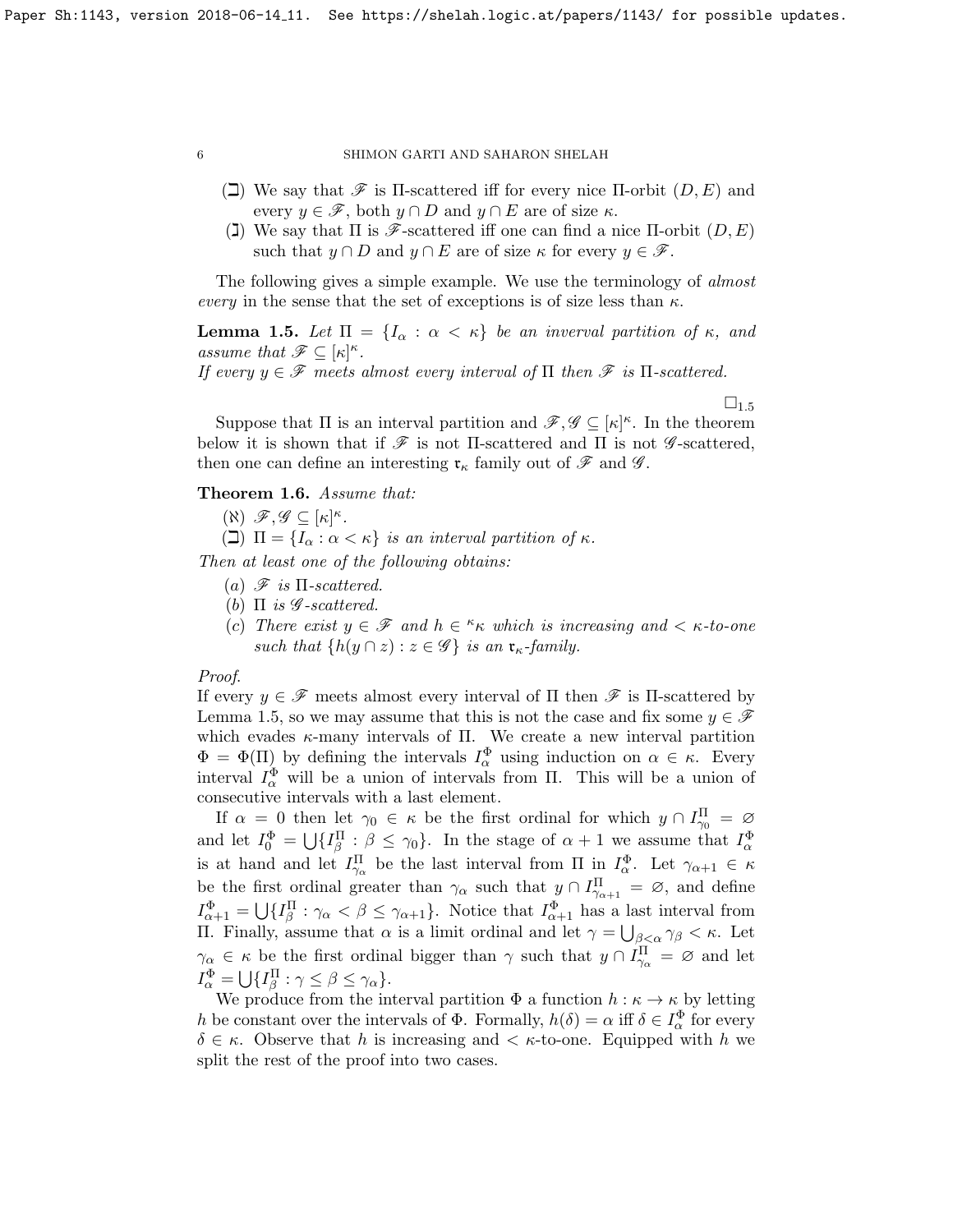Case 1: There exists  $Q \subseteq \kappa$  such that  $|Q| = |\kappa - Q| = \kappa$ , and for every  $z \in \mathscr{G}$  it is true that  $|y \cap z \cap h^{-1}(Q)| = |y \cap z \cap h^{-1}(\kappa - Q)| = \kappa$ .

In this case,  $\Pi$  is  $\mathscr G$ -scattered so (b) holds. For proving this statement let  $D = h^{-1}(Q) - \bigcup_{\alpha < \kappa} I_{\gamma_\alpha}^{\Pi}$  and let  $E = h^{-1}(\kappa - Q) - \bigcup_{\alpha < \kappa} I_{\gamma_\alpha}^{\Pi}$ . Notice that  $D \cap E = \emptyset$  and there are no adjacent intervals in  $D, E$  (for obtaining this goal we moved out the intervals  $I_{\gamma_\alpha}^{\Pi}$ . Fix any  $z \in \mathscr{G}$ . One can see that:

$$
D \cap z = (h^{-1}(Q) - \bigcup_{\alpha < \kappa} I_{\gamma_\alpha}^{\Pi}) \cap z \supseteq (h^{-1}(Q) - \bigcup_{\alpha < \kappa} I_{\gamma_\alpha}^{\Pi}) \cap (z \cap y).
$$

But  $\bigcup_{\alpha<\kappa}I_{\gamma_\alpha}^{\Pi}\cap(z\cap y)=\varnothing$  by the choice of y, and hence  $D\cap z=h^{-1}(Q)\cap z\cap y$ . By the assumption of the present case, the size of  $D \cap z$  is  $\kappa$ . An identical argument shows that  $E \cap z$  is of size  $\kappa$ , upon replacing Q by  $\kappa - Q$ . This shows that  $\Pi$  is  $\mathscr G$ -scattered as claimed in (b).

Case 2: For every  $Q \subseteq \kappa$  such that  $|Q| = |\kappa - Q| = \kappa$ , there exists some  $z \in \mathscr{G}$  such that either  $|y \cap z \cap h^{-1}(Q)| < \kappa$  or  $|y \cap z \cap h^{-1}(\kappa - Q)| < \kappa$ .

In this case we will try to create an unsplittable family out of  $\mathscr F$  and  $\mathscr G$  thus proving (c). Fix any  $Q \subseteq \kappa$  and a set  $z \in \mathscr G$  whose existence is guaranteed by the assumption of this case. If  $|y \cap z \cap h^{-1}(Q)| < \kappa$  then  $|Q \cap h(y \cap z)| < \kappa$  and if  $|y \cap z \cap h^{-1}(\kappa - Q)| < \kappa$  then  $|(\kappa - Q) \cap h(y \cap z)| < \kappa$ . In any case, Q fails to split  $h(y \cap z)$ . Since Q was arbitrary it follows that  ${h(y \cap z) : z \in \mathscr{G}}$  is unsplittable, so we are done.

 $\square_{1.6}$  $\square_{1.6}$  $\square_{1.6}$ 

Any  $\mathfrak{r}_{\kappa}$ -famliy of sets can be translated to a collection of functions in  $\kappa$ with a certain property related to splitting. This translation between sets and functions will be useful. We need the following definition:

## Definition 1.7. Big families of functions.

Let  $\kappa$  be a regular cardinal and let  $\mathcal{H} \subseteq \kappa_{\kappa}$ .

The family H will be called big iff for every  $\mathscr{F} \subseteq [\kappa]^{\kappa}$  and every  $g \in \kappa_{\kappa}$  such that F contains the set  $\{\beta \in \kappa : f(\beta) \leq g(\beta)\}\$  whenever  $f \in \mathcal{H}$  one can find an increasing  $\lt \kappa$ -to-one function  $h \in \kappa \kappa$  for which  $\{h(y \cap z) : y, z \in \mathscr{F}\}\)$  is an  $\mathfrak{r}_{\kappa}$ -family.

For converting sets into functions we shall use a kind of projection. Suppose that  $y \in [\kappa]^\kappa$ . We define a function  $p_y \in \kappa$  by letting  $p_y(\alpha) =$  $\min(y \cap [\alpha, \kappa))$  for every  $\alpha \in \kappa$ .

<span id="page-6-0"></span>**Claim 1.8.** Let  $\kappa$  be a regular cardinal and let  $\mathcal{R}$  be an  $\mathfrak{r}_{\kappa}$  family. The collection  $\mathcal{H} = \{p_y : y \in \mathcal{R}\}\$ is big.

## Proof.

Fix any  $\mathfrak{r}_{\kappa}$  family R. Assume toward contradiction that  $\mathcal{H} = \mathcal{H}(\mathcal{R})$  is not big. By definition, there are  $g \in \kappa \kappa$  and  $\mathscr{F} \subseteq [\kappa]^\kappa$  such that  $\mathscr{F}$  is upward-closed,  $\{\beta \in \kappa : p_y(\beta) \leq g(\beta)\}\in \mathscr{F}$  whenever  $y \in \mathcal{R}$  and for every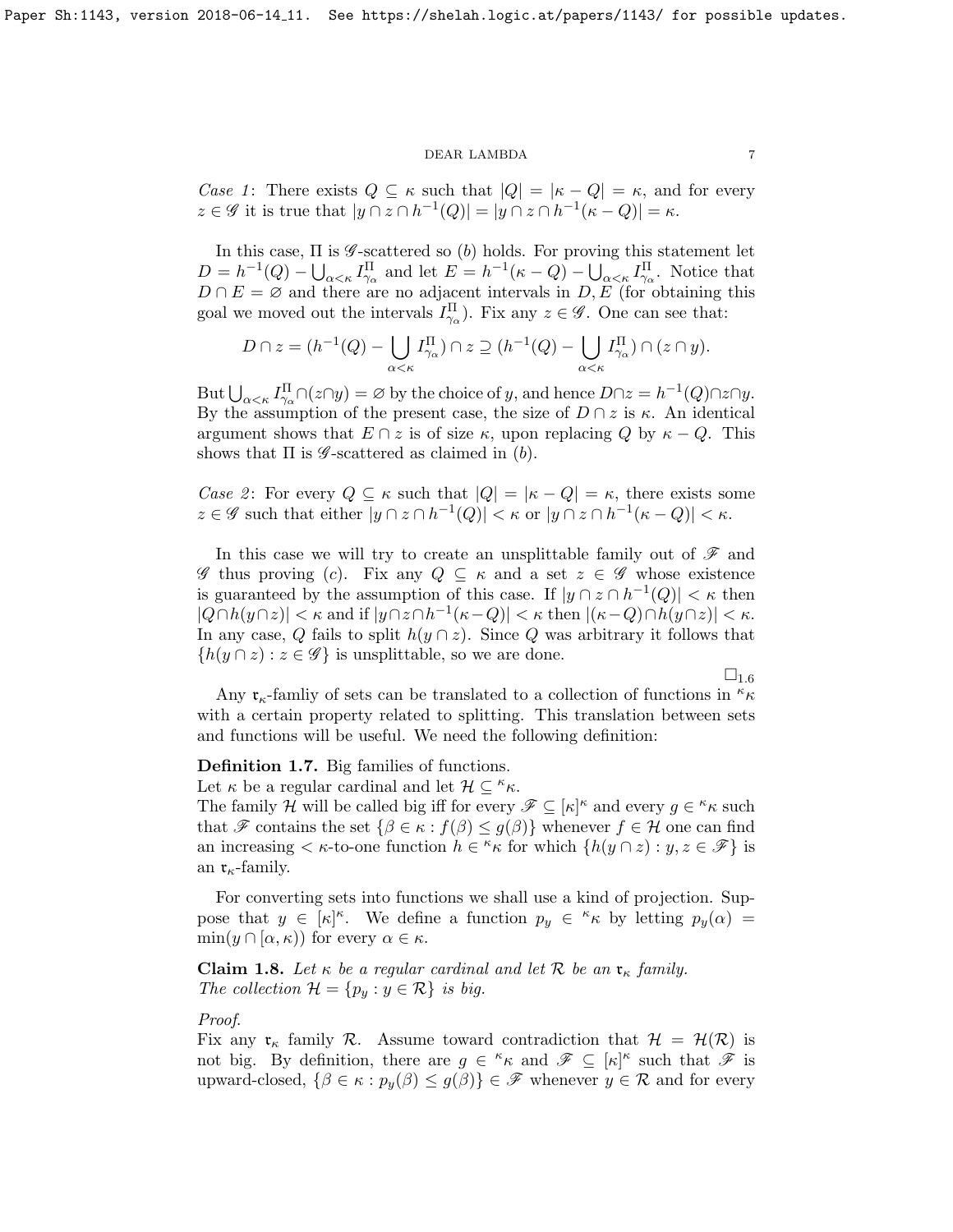$\langle \kappa$ -to-one increasing  $h \in \kappa$  the family  $\{h(y \cap z) : y, z \in \mathscr{F}\}\$ is not an  $\mathfrak{r}_{\kappa}$ -family.

By induction on  $\alpha \in \kappa$  we define the interval  $I_{\alpha}$  as follows. For  $\alpha = 0$  we simply take  $I_0 = [0, 1)$ . If  $I_\alpha = [\gamma_\alpha, \gamma_{\alpha+1})$  has been defined then we choose  $\gamma_{\alpha+2} \in \kappa$  such that  $\forall \delta < \gamma_{\alpha+1}, g(\delta) < \gamma_{\alpha+2}$  and we let  $I_{\alpha+1} = [\gamma_{\alpha+1}, \gamma_{\alpha+2}).$ Finally, if  $\alpha$  is a limit ordinal and  $I_{\beta} = [\gamma_{\beta}, \gamma_{\beta+1}]$  has been defined for every  $\beta < \alpha$  then we let  $\gamma_{\alpha} = \bigcup_{\beta < \alpha} \gamma_{\beta+1}$ . We choose  $\gamma_{\alpha+1} \in \kappa$  such that  $\forall \delta < \gamma_{\alpha}, g(\delta) < \gamma_{\alpha+1}$  and we let  $I_{\alpha} = [\gamma_{\alpha}, \gamma_{\alpha+1}).$ 

Let  $\Pi = \{I_\alpha : \alpha \in \kappa\}$ . Apply Theorem [1.6](#page-5-1) to the triple  $(\mathcal{R}, \mathcal{F}, \Pi)$  here standing for  $(\mathcal{F}, \mathcal{G}, \Pi)$  there. Among the three options given in Theorem [1.6,](#page-5-1) (a) and (c) are excluded. Firstly we show that  $\mathcal R$  cannot be II-scattered. For this end, fix any nice  $\Pi$ -orbit  $(D, E)$  and let  $S = D$ . Notice that  $E \subseteq (\kappa - S)$ . If R is II-scattered then for every  $y \in \mathcal{R}$  we have  $|S \cap y| =$  $|(\kappa - S) \cap y| = \kappa$ . This means that S splits R which is impossible since R is an  $\mathfrak{r}_{\kappa}$ -family. Secondly, our assumption toward contradiction (as unfolded in the first paragraph of the proof) says that  $(c)$  of Theorem [1.6](#page-5-1) fails. We conclude, therefore, that (b) of Theorem [1.6](#page-5-1) holds, i.e.  $\Pi$  is  $\mathscr{F}\text{-scattered.}$ 

Let  $(D, E)$  be a nice II-orbit which exemplifies this fact. Define  $S =$  $\bigcup \{I_\alpha \cup I_{\alpha+1} : I_\alpha \subseteq D\}$ . Similarly, let  $T = \bigcup \{I_\alpha \cup I_{\alpha+1} : I_\alpha \subseteq E\}$ . Observe that  $D \subseteq S$  and  $E \subseteq T$  but still  $S \cap T = \emptyset$  since there are no adjacent intervals in  $D, E$ . Hence  $T \subseteq (\kappa - S)$ .

Fix any  $y \in \mathcal{R}$  and let  $A_y = \{\beta \in \kappa : p_y(\beta) \le g(\beta)\}\)$ , so  $A_y \in \mathscr{F}$ . Since  $\Pi$  is *F*-scattered,  $|A_y \cap D| = \kappa$ . But if  $\beta \in A_y \cap D$  then  $p_y(\beta) \in y \cap S$ since  $I_{\alpha+1} \subseteq S$  whenever  $I_{\alpha} \subseteq D$ . We conclude that  $|y \cap S| = \kappa$ . Similarly,  $|A_y \cap E| = \kappa$  and hence  $|y \cap T| = \kappa$  which implies  $|y \cap (\kappa - S)| = \kappa$ . It follows that S splits all the elements of the  $\mathfrak{r}_{\kappa}$ -family  $\mathcal{R}$ , a contradiction.

 $\square_{1.8}$  $\square_{1.8}$  $\square_{1.8}$ 

We need one last concept before proving the theorem below.

Definition 1.9. Finite domination.

Let  $\kappa$  be a regular cardinal and  $\mathcal{A} \subseteq [\kappa]^{\kappa}$ .

We say that A is finitely dominating iff for every  $h \in \kappa$  there is some finite collection  $\{f_1, \ldots, f_n\} \subseteq A$  such that  $h \leq^* \max\{f_1, \ldots, f_n\}.$ 

If  $\mathcal{A} = \{f_{\alpha} : \alpha < \lambda\} \subseteq [\kappa]^{\kappa}$  and  $\lambda < \mathfrak{d}_{\kappa}$  then  $\mathcal{A}$  is not a dominating family and moreover it is not finitely dominating since  $[\lambda]^{<\omega} = \lambda$ . We shall use this fact for proving the following theorem.

<span id="page-7-0"></span>**Theorem 1.10.** If  $\mathfrak{r}_{\kappa} < \mathfrak{d}_{\kappa}$  then  $\mathfrak{r}_{\kappa} = \mathfrak{u}_{\kappa}$ . Consequently,  $\mathfrak{r}_{\kappa} < \mathfrak{d}_{\kappa}$  implies  $cf(\mathfrak{r}_{\kappa}) > \kappa$ .

### Proof.

Let  $\lambda = \mathfrak{r}_{\kappa} < \mathfrak{d}_{\kappa}$ . Choose an  $\mathfrak{r}_{\kappa}$  family  $\mathcal R$  of size  $\lambda$ . We shall construct an ultrafilter  $\mathscr U$  with a base of size  $\lambda$ , thus proving that  $\mathfrak u_\kappa \leq \mathfrak r_\kappa$ . Since  $\mathfrak r_\kappa \leq \mathfrak u_\kappa$ is always true we will be done.

Set  $\mathcal{H} = \{p_u : y \in \mathcal{R}\}\$ . From Claim [1.8](#page-6-0) we infer that  $\mathcal{H}$  is big. Since  $|\mathcal{H}| \leq \lambda < \mathfrak{d}_{\kappa}$  it is not finitely dominating. Hence we can fix a function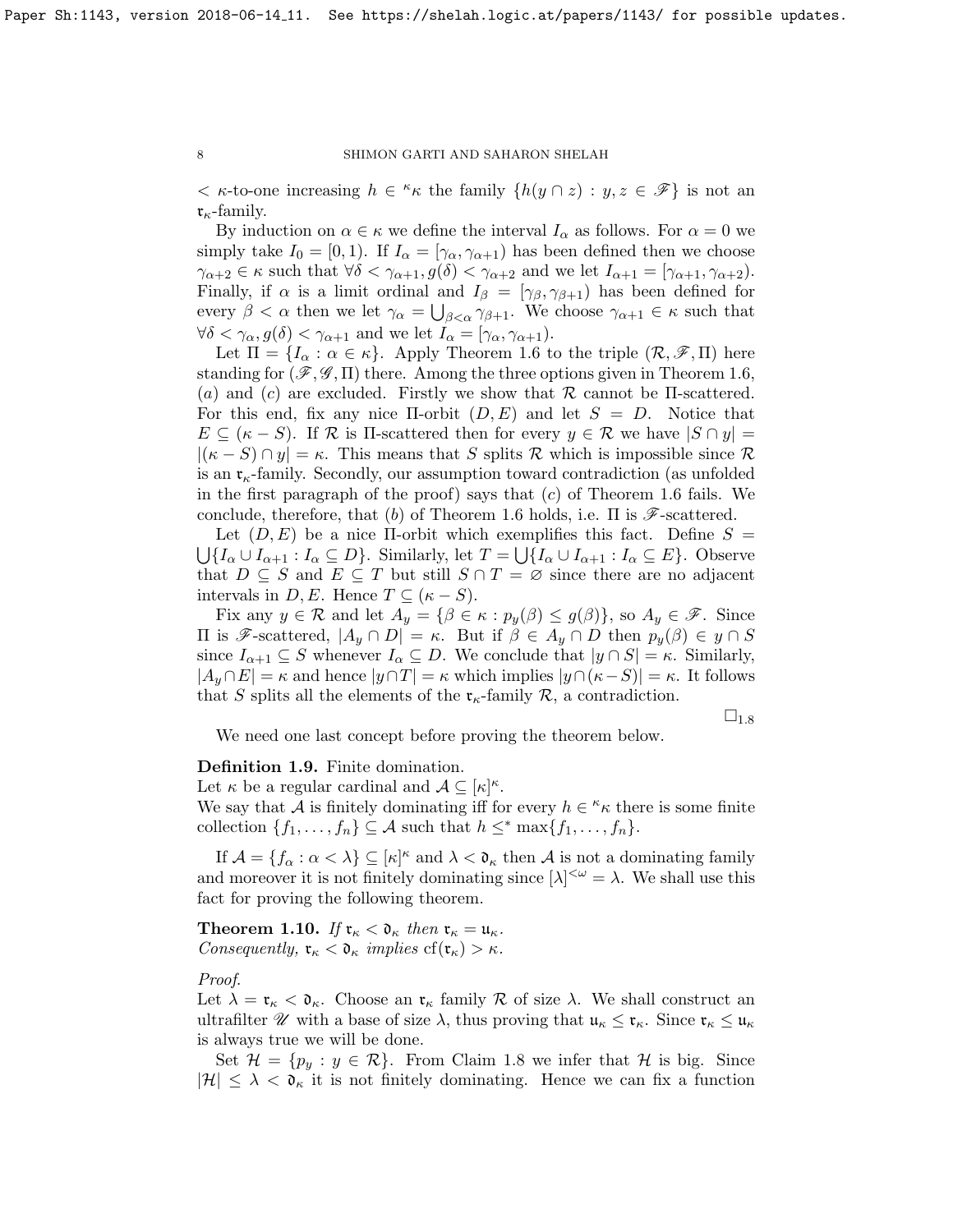$g \in \kappa$  which is not dominated by any finite number of functions from H. Define:

$$
\mathscr{B} = \{ \{ \beta \in \kappa : f(\beta) \le g(\beta) \} : f \in \mathcal{H} \}.
$$

Let us point to some simple properties of  $\mathscr{B}$ . First, this collection of sets has the finite intersection property. This follows from the fact that  $\mathcal{H}$  is not finitely dominating. Second, the pair  $(\mathscr{B}, q)$  satisfies the assumptions in the definition of a big set. Consequently, there is an increasing  $\lt \kappa$ -to-one function  $h \in \kappa \kappa$  such that  $\{h(y \cap z) : y, z \in \mathscr{B}\}\)$  is an  $\mathfrak{r}_{\kappa}$  family. Finally, the cardinality of  $\mathscr{B}$  is at most  $\lambda$ , since  $|\mathcal{H}| \leq \lambda$ .

Extend  $\mathscr B$  to any ultrafilter  $\mathscr U$  over  $\kappa$  and notice that a base for  $\mathscr U$  can be obtained from the elements of  $\mathscr{B}$  by taking finite intersections. It follows that this base is of size at most  $\lambda$  (and hence equals  $\lambda$  since  $\lambda = \mathfrak{r}_{\kappa} \leq \mathfrak{u}_{\kappa}$ ). This observation concludes the proof.

 $\square_{1.10}$  $\square_{1.10}$  $\square_{1.10}$ 

In the main result of the next section,  $\mathfrak{r}_{\lambda} < \mathfrak{d}_{\lambda}$  is forced upon a singular cardinal  $\lambda$ . We do not know whether  $\mathfrak{r}_{\lambda} < \mathfrak{d}_{\lambda}$  implies  $\mathfrak{r}_{\lambda} = \mathfrak{u}_{\lambda}$  when  $\lambda > \text{cf}(\lambda)$ , though this is the typical case in the models of the next section. This invites the following:

**Question 1.11.** Assume that  $\lambda > cf(\lambda)$ .

- ( $\aleph$ ) Is it consistent that  $\mathfrak{r}_{\lambda} < \mathfrak{u}_{\lambda}$ ?
- ( $\Box$ ) Is it provable that  $\mathfrak{r}_{\lambda} < \mathfrak{d}_{\lambda}$  implies  $\mathfrak{r}_{\lambda} = \mathfrak{u}_{\lambda}$ ?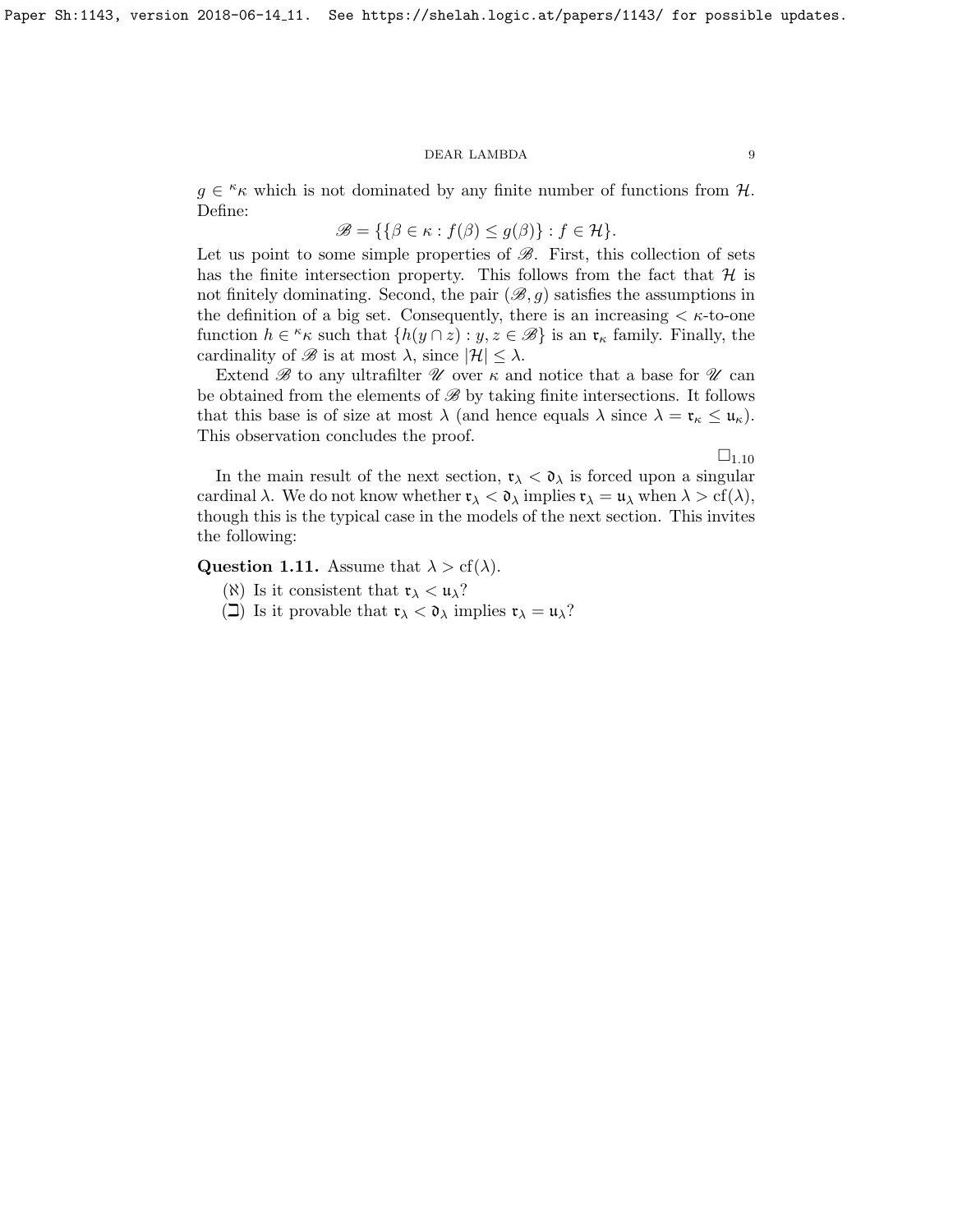### 2. At singular cardinals

In this section we prove the consistency of  $\mathfrak{u}_{\lambda} < \mathfrak{d}_{\lambda}$  where  $\lambda > cf(\lambda)$  is a strong limit cardinal. In the definition of  $\mathfrak{r}_{\lambda}$  or  $\mathfrak{u}_{\lambda}$  there is no difference between the regular and the singular case. But the definition of  $\mathfrak{d}_{\lambda}$  requires some attention. If  $\lambda$  is singular then being of size less than  $\lambda$  and being bounded in  $\lambda$  are not the same statement. We shall use the size version, as articulated in Definition [1.3.](#page-4-0)

Assume that  $\mu > cf(\mu) = \theta$ . The concept of  $\mathfrak{d}_{\mu}$  relates to functions from  $\mu$  into  $\mu$ , but the following useful lemma shows that one can deal with functions from  $\mu$  into  $\theta$ . Given  $f, g \in {}^{\mu} \theta$  we shall say that  $f \prec^* g$ iff  $\{\beta \in \mu : f(\beta) \ge g(\beta)\}\$ is of size less than  $\mu$ . Define  $\mathfrak{d}^*_{\mu}$  as the minimal cardinality of a domintaing subset of  $^{\mu}\theta$  with respect to  $\lt^*$ .

<span id="page-9-0"></span>**Lemma 2.1.** Assume that  $\mu > cf(\mu) = \theta$  and  $\mathfrak{d}^*_{\mu} = \kappa$ . Then  $\mathfrak{d}_{\mu} = \kappa$  as well.

## Proof.

As a first step we show that  $\mathfrak{d}^*_{\mu} = \kappa$  implies  $\mathfrak{d}_{\mu} \geq \kappa$ . Let  $\mathscr{F} \subseteq {}^{\mu} \mu$  be of size  $\tau < \kappa$ . We must show that  $\mathscr{F}$  is not a dominating family in  $^{\mu}\mu$ . Fix an increasing sequence of regular cardinals  $(\lambda_i : i \in \theta)$  such that  $\theta < \lambda_0$  and  $\bigcup_{i \in \theta} \lambda_i = \mu$ . Let  $h : \mu \to \theta$  be the associated interval mapping. Explicitly, if  $\alpha \in \mu$  then  $h(\alpha)$  is the unique ordinal  $i \in \theta$  such that  $\lambda_i \leq \alpha < \lambda_{i+1}$ .

For every  $f \in \mathscr{F}$  we define  $f' \in {}^{\mu} \theta$  by  $f'(\beta) = h(f(\beta))$  whenever  $\beta \in \mu$ . Let  $\mathscr{F}' = \{f' : f \in \mathscr{F}\}\$ , so  $|\mathscr{F}'| \leq \tau < \kappa$ . Since  $\mathfrak{d}_{\mu}^* \geq \kappa$  there exists  $g' \in {}^{\mu} \theta$ such that  $\forall f' \in \mathscr{F}', \neg(g' \leq^* f')$ . Define  $g \in {}^{\mu}\mu$  by letting  $g(\beta) = \lambda_{i+1} \Leftrightarrow$  $g'(\beta) = i$ . We claim that g is not dominated by  $\mathscr{F}$ .

For proving this claim fix an element  $f \in \mathscr{F}$  and recall that  $\neg(g' \leq^* f')$ . Hence there exists a set  $A \in [\mu]^{\mu}$  such that  $\beta \in A \Rightarrow g'(\beta) > f'(\beta)$ . By the definition of f' we may write  $\beta \in A \Rightarrow g'(\beta) > h(f(\beta))$ . This means that  $g(\beta) = \lambda_{h(f(\beta))+1} > f(\beta)$  whenever  $\beta \in A$ , so  $\neg(g \leq^* f)$  and the first direction is proved.

For the opposite direction assume that  $\mathfrak{d}_{\mu} = \kappa$ , aiming to prove that  $\mathfrak{d}_{\mu}^* \geq \kappa$ . If we succeed then assuming  $\mathfrak{d}_{\mu}^* = \kappa$  one concludes that  $\mathfrak{d}_{\mu} > \kappa$ is impossible, so  $\mathfrak{d}_{\mu}^* = \kappa$  implies  $\mathfrak{d}_{\mu} \leq \kappa$  as required for this direction. Let  $\mathscr{G} \subseteq H\theta$  be a family of elements of  $H\theta$  such that  $|\mathscr{G}| = \tau < \kappa$ . We shall see that  $\mathscr G$  is not dominating.

For each  $g \in \mathscr{G}$  we define  $f_g \in {}^{\mu}\mu$  by letting  $f_g(\beta) = \lambda_{h(g(\beta))}$ . Set  $\mathscr{F} = \{f_g : g \in \mathscr{G}\}\$ . Since  $|\mathscr{F}| \leq \tau < \kappa$ , we can choose  $g^{\text{up}} \in {}^{\mu}\mu$  such that  $\forall f \in \mathscr{F}, \neg(g^{\text{up}} \leq^* f)$ . We define a function  $g \in {}^{\mu} \theta$  as follows. If  $\beta \in \mu$  then there is a unique ordinal  $i \in \theta$  for which  $\lambda_i \leq g^{\text{up}}(\beta) < \lambda_{i+1}$ , and we let  $g(\beta) = i + 1$ . We claim that g is not dominated by  $\mathscr{G}$ .

By way of contradiction assume that  $g_0 \in \mathscr{G}$  and  $g \leq^* g_0$ . Let  $f_0$  be  $f_{g_0}$ , and recall that  $A = {\beta \in \mu : f_0(\beta) < g^{\text{up}}(\beta)}$  is of size  $\mu$ . Let  $B =$  $\{\gamma \in \mu : g(\gamma) > g_0(\gamma)\}\$ and notice that  $|B| < \mu$ . Fix an ordinal  $\gamma_0 \in \mu$ such that  $B \subseteq \gamma_0$ . If  $\beta \in A - \gamma_0$  then  $f_0(\beta) < g^{\text{up}}(\beta)$  (since  $\beta \in A$ ), which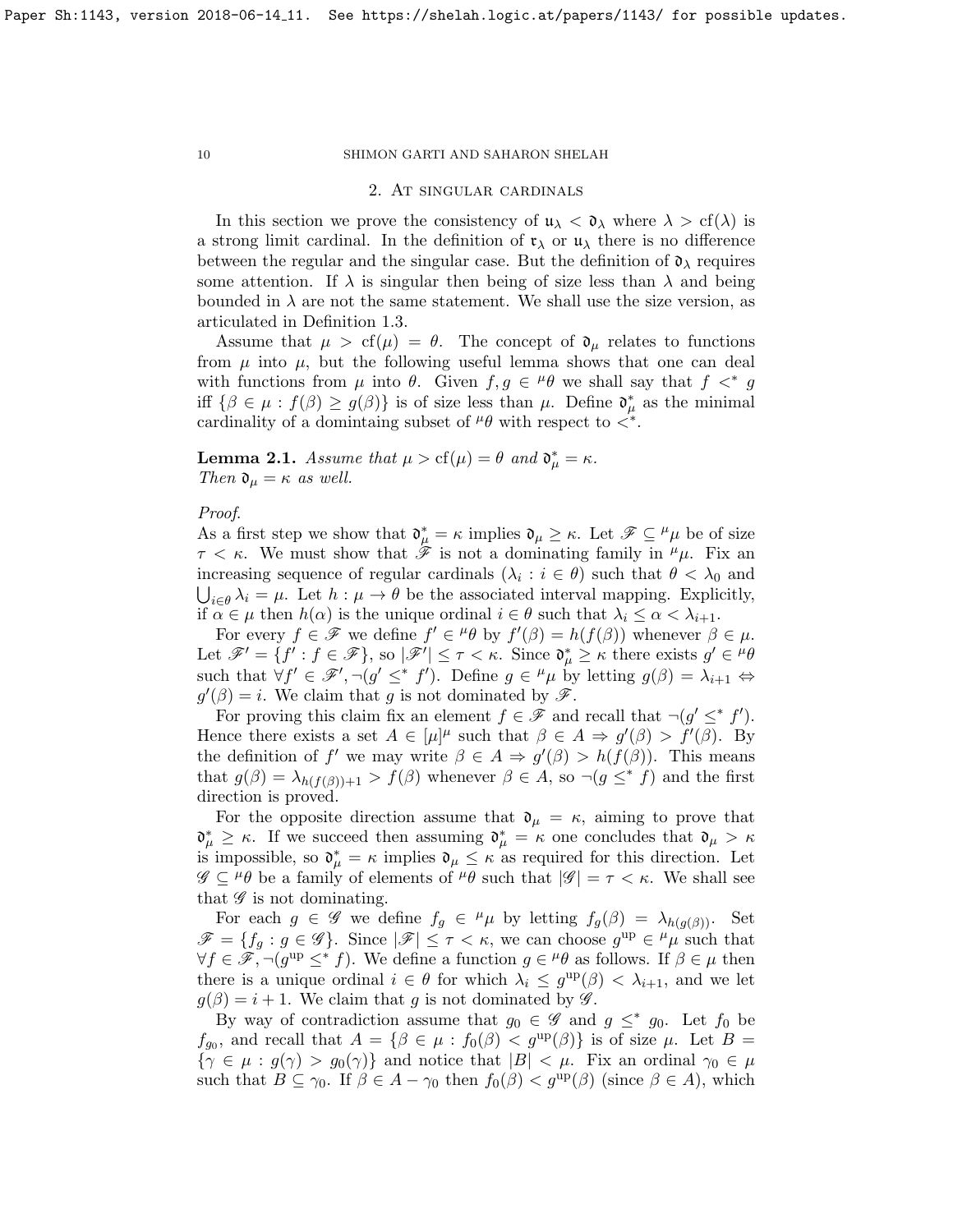means that  $\lambda_{h(g_0(\beta))} < \lambda_{h(g(\beta))}$  (by the definition of these functions), hence  $g_0(\beta) < g(\beta)$ . This is impossible, however, since  $\beta \geq \gamma_0$ , so we are done.

 $\sqcup_{2.1}$  $\sqcup_{2.1}$  $\sqcup_{2.1}$ 

The first observation below is that  $\mathfrak{d}_{\lambda}$  behaves nicely at singular cardinals.

<span id="page-10-0"></span>Claim 2.2. Let  $\lambda$  be a singular cardinal. Then  $\mathfrak{d}_{\lambda} > \lambda$ , and moreover cf( $\mathfrak{d}_{\lambda} > \lambda$ .

## Proof.

We spell out the easy argument for  $\mathfrak{d}_{\lambda} > \lambda$ , and it will also follow of course from the stronger statement cf( $\mathfrak{d}_{\lambda}$ ) >  $\lambda$ . Suppose that  $\{f_{\alpha} : \alpha \in \lambda\} \subseteq \lambda\lambda$ . We wish to describe a function  $h : \lambda \to \lambda$  which is not dominated by any  $f_{\alpha}$ . For this end, decompose  $\lambda$  into  $\lambda$ -many disjoint sets  $(S_{\alpha}: \alpha \in \lambda)$ , each of which of size  $\lambda$ . For every  $\beta \in \lambda$  let  $h(\beta) = f_{\alpha}(\beta) + 1$  iff  $\alpha$  is the unique ordinal for which  $\beta \in S_\alpha$ . For every  $\alpha \in \lambda$  one can see that  $\beta \in S_\alpha \Rightarrow f_\alpha(\beta) < h(\beta)$ , so h is as required.

Assume now that  $\mathfrak{d}_{\lambda} = \chi$ , and assume toward contradiction that  $\theta =$  $cf(\chi) < \lambda$ . Let  $\kappa = cf(\lambda)$ . By Lemma [2.1](#page-9-0) we may concentrate on  $\lambda_{\kappa}$ , so fix a family  $\mathcal{F} \subseteq {}^{\lambda}\kappa$  which exemplifies  $\mathfrak{d}_{\lambda} = \chi$ . Choose a sequence of disjoint sets  $(\mathcal{F}_i : i \in \theta)$  such that  $\mathcal{F} = \bigcup_{i \in \theta} \mathcal{F}_i$  and  $|\mathcal{F}_i| < \chi$  for every  $i \in \theta$ . Decompose  $\mu$  into  $(A_i : i \in \theta)$ , each  $A_i$  is of size  $\mu$ , and fix a bijection  $g_i : \mu \to A_i$  for every  $i \in \theta$ .

Now for each  $i \in \theta$  let  $\mathcal{G}_i = \{f \circ g_i : f \in \mathcal{F}_i\}$ . Observe that  $|\mathcal{G}_i| < \chi$  for every  $i \in \theta$ . For every  $i \in \theta$  we have  $|\mathcal{F}_i| < \chi$ , and hence one can choose a function  $f_i \in \lambda_K$  such that  $\forall f \in \mathcal{F}_i, \neg(f_i \leq^* f)$ . Much as in the first part of the proof, we can describe our non-dominated function  $q$  by defining its values separately over each  $A_i$ . For every  $i \in \theta$  and for every  $\alpha \in A_i$  let  $g(\alpha) = f_i(g_i^{-1}(\alpha))$ . Notice that  $g \in {}^{\lambda}\kappa$  is well defined. We claim that g is not dominated by F, namely  $\forall f \in \mathcal{F}, \neg (g \leq^* f)$ .

For proving this statement, fix an element  $f \in \mathcal{F}$ . Let  $i \in \theta$  be the unique ordinal for which  $f \in \mathcal{F}_i$ . Denote the set  $\{\beta \in \mu : f \circ g_i(\beta) < f_i(\beta)\}$  by B, so  $|B| = \mu$ . Let  $C = \{g_i(\beta) : \beta \in B$ . Observe that  $C \subseteq A_i$  and  $|C| = \mu$ since  $g_i$  is one-to-one. We claim that  $f(\gamma) < g(\gamma)$  whenever  $\gamma \in C$ . Indeed, fix any element  $\gamma \in C$ , and let  $\beta \in B$  be the unique ordinal for which  $\gamma = g_i(\beta)$ . By the definition of B it follows that  $f(\gamma) = f(g_i(\beta)) < f_i(\beta)$ . Concomitantly,  $g(\gamma) = f_i(g_i^{-1}(\gamma)) = f_i(\beta)$ , and hence  $f(\gamma) < g(\gamma)$ . Since  $|C| = \mu$  we conclude that  $\neg (g \leq^* f)$ . But f was arbitrary, so we are done.  $\square_{2.2}$  $\square_{2.2}$  $\square_{2.2}$ 

For proving the main result of this section we need some controll over the true cofinality of some sequences of regular cardinals. Aiming to show that  $\mu_{\lambda} < \mathfrak{d}_{\lambda}$  is consistent, one sequence or regular cardinals will give a (small) upper bound for  $\mu_{\lambda}$  and the other sequence will give a (large) lower bound for  $\mathfrak{d}_{\lambda}$ . More precisely, for every characteristic we must force the value of the true cofinality for both the sequence of regular cardinals and the sequence of their successors. The forcing machinery for this end comes from [\[8\]](#page-14-7), and we shall use the following version: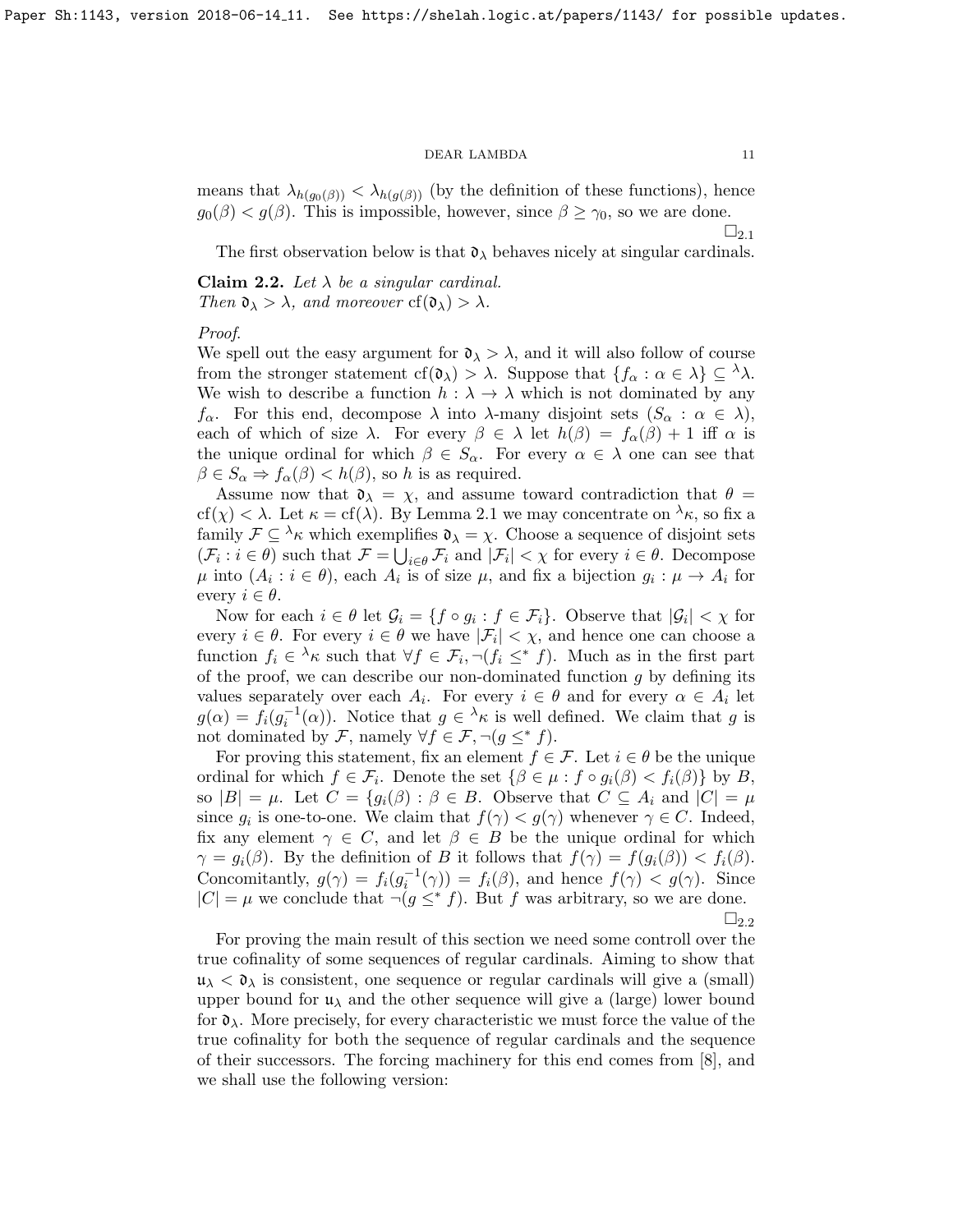<span id="page-11-0"></span>**Theorem 2.3.** Let  $\lambda$  be a supercompact cardinal. Then one can force the following statements:

- (a)  $\lambda > cf(\lambda) = \theta$ .
- (b)  $\lambda < \kappa = \text{cf}(\kappa) \leq 2^{\lambda}$ .
- (c)  $(\lambda_i : i < \theta)$  is an increasing sequence of strongly inaccessible cardinals,  $\theta < \lambda_0$  and  $\lambda = \bigcup_{i \in \theta} \lambda_i$ .
- (d)  $2^{\lambda_i} = \lambda_i^+$  for every  $i \in \theta$ .
- (e)  $\text{tcf}(\prod_{i\in\theta}\lambda_i, J_{\theta}^{\text{bd}}) = \kappa.$
- (f)  $\text{tcf}(\prod_{i\in\theta}\lambda_i^+, J_{\theta}^{\text{bd}}) = \kappa.$

Moreover,  $2^{\lambda}$  can be arbitrarily large, and  $\kappa$  can be an arbitrarily large regular cardinal provided that  $\kappa \leq 2^{\lambda}$ .

 $\square_{2.3}$  $\square_{2.3}$  $\square_{2.3}$ 

We show now how to take care of the dominating number:

## <span id="page-11-1"></span>**Theorem 2.4.** Assume that  $\lambda$  is supercompact.

Then one can force  $\lambda$  to be a strong limit singular cardinal,  $2^{\lambda}$  is arbitrarily large,  $\kappa = cf(\kappa) \leq 2^{\lambda}$  is arbitrarily large above  $\lambda$  and  $\mathfrak{d}_{\lambda} \geq \kappa$ .

## Proof.

Apply Theorem [2.3](#page-11-0) to obtain  $\theta = cf(\lambda) < \lambda$ , and let  $(\lambda_i : i < \theta)$  be an increasing sequence of strongly inaccessible cardinals such that  $\theta < \lambda_0$  and  $\lambda = \bigcup_{i \in \theta} \lambda_i$  as guaranteed there. It means that  $2^{\lambda_i} = \lambda_i^+$  for every  $i \in \theta$ , with both  $\text{tcf}(\prod_{i\in\theta}\lambda_i, J_{\theta}^{\text{bd}}) = \kappa$  and  $\text{tcf}(\prod_{i\in\theta}\lambda_i^+, J_{\theta}^{\text{bd}}) = \kappa$ . Denote  $J_{\theta}^{\text{bd}}$  by J. Fix a sequence  $(f_{\alpha}: \alpha \in \kappa)$  of functions in the product  $\prod_{i \in \theta} \lambda_i$  which exemplifies  $\text{tcf}(\prod_{i\in\theta}\lambda_i, J) = \kappa$ . Fix also a sequence  $(g_\alpha : \alpha \in \kappa)$  of functions in the product  $\prod_{i\in\theta}\lambda_i^+$  which exemplifies  $\text{tcf}(\prod_{i\in\theta}\lambda_i^+, J) = \kappa$ .

For every  $i \in \theta$  enumerate the elements of  $\lambda_i \theta$  by  $\mathscr{F}_i = \{g^i_\alpha : \alpha \in \lambda_i^+\}.$ Likewise, for each  $i \in \theta$  fix a sequence of mappings  $(h^i_\alpha : \alpha \in \lambda_i^+)$  so that every  $h^i_\alpha$  is a one-to-one mapping from  $\alpha$  into  $\lambda_i$ . For every  $\alpha \in \kappa$  and every  $i \in \theta$ , define:

$$
w_{\alpha i} = \{ \beta \in \lambda_i^+ : \beta < g_{\alpha}(i) \land h^i_{g_{\alpha}(i)}(\beta) < f_{\alpha}(i) \}.
$$

Observe that  $w_{\alpha i} \in [\lambda_i^+]^{<\lambda_i}$  for every  $\alpha \in \kappa, i \in \theta$ . Indeed,  $w_{\alpha i} \subseteq \lambda_i^+$  by definition, and its cardinality is bounded by  $|f_{\alpha}(i)| < \lambda_{i}$ . The focal property of the sets  $w_{\alpha i}$  is that if  $(u_i : i \in \theta)$  satisfies  $u_i \in [\lambda_i^+]^{<\lambda_i}$  for every  $i \in \theta$  then for some  $\alpha_1 \in \kappa$ , if  $\alpha \in (\alpha_1, \kappa)$  then there is  $i(\alpha) \in \theta$  such that for every  $i \in (i(\alpha), \theta)$  it is true that  $u_i \subseteq w_{\alpha i}$ .

For proving this property, fix a sequence  $(u_i : i \in \theta)$  such that  $u_i \in [\lambda_i^+]^{<\lambda_i}$ for every  $i \in \theta$ . For each  $i \in \theta$  let  $g(i) = \sup(u_i)$ , so  $g \in \prod_{i \in \theta} \lambda_i^+$ . By the choice of  $(g_\alpha : \alpha \in \kappa)$  there is an ordinal  $\alpha_0 \in \kappa$  such that if  $\alpha \in (\alpha_0, \kappa)$  then  $g \leq^* g_\alpha$ . Now for every  $i \in \theta$  let  $v_i = \{h^i_{g_\alpha(i)}(\beta) : \beta \in u_i\}$ . The cardinality of  $v_i$  is less than  $\lambda_i$  and hence it is bounded in  $\lambda_i$ . Define  $f(i) = \sup(v_i)$ for every  $i \in \theta$ , so  $f \in \prod_{i \in \theta} \lambda_i$ . Fix an ordinal  $\alpha_1 \in [\alpha_0, \kappa)$  such that if  $\alpha \in (\alpha_1, \kappa)$  then  $f \leq^* f_\alpha$ . Now if  $\alpha \in (\alpha_1, \kappa)$  then a sufficiently large  $i_1 \in \theta$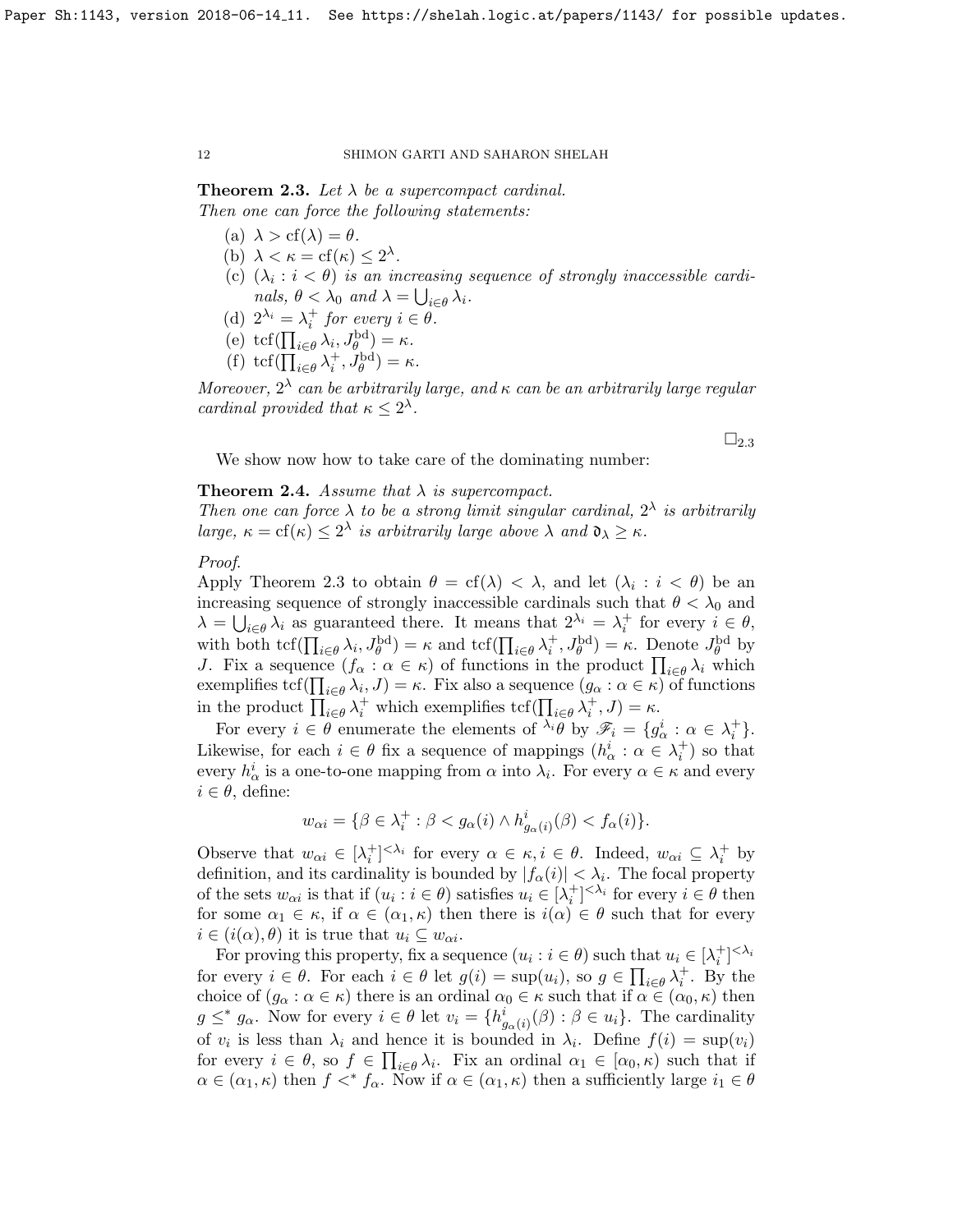such that  $i \in (i_1, \theta) \land \beta \in u_i \Rightarrow [\beta \le g_\alpha(i) \land h^i_{g_\alpha(i)}(\beta) \le f_\alpha(i)],$  which amounts to  $u_i \subseteq w_{\alpha i}$ , so we are done.

Back to the main argument, for every ordinal  $\alpha \in \kappa$  we choose a function  $h_{\alpha} : \lambda \to \theta$  with the following property:

If 
$$
\beta \in w_{\alpha i}, j < \theta
$$
 and  $|g_{\beta}^{i}(j)| = \lambda_{i}$   
then  $|h_{\alpha}^{-1}((j, \theta)) \cap g_{\beta}^{i}(j)| = \lambda_{i}$ .

For choosing these functions notice that one can take care of a single  $j \in \theta$ and a single ordinal  $\beta$ , since  $|g^i_\beta(j)| = \lambda_i$ . Now for each  $\alpha \in \kappa$  there are only  $\theta \times |w_{\alpha i}| < \lambda_i$  many pairs of the form  $(j, \beta)$  to take care of, so the choice of these functions is possible.

Let g be any function from  $\lambda$  into  $\theta$ . If there are  $\theta$ -many ordinals i for which  $g \restriction \lambda_i \in \{g_{\beta}^i : \beta \in w_{\alpha i}\}\$  then  $\neg(h_{\alpha} \leq^* g)$  by the above property of the  $h_{\alpha}$ s. Given a function  $g \in {}^{\lambda} \theta$ , let  $\beta_i$  be the unique ordinal so that  $g \restriction \lambda_i = g_{\beta_i}^i$ , and let  $u_g^i = \{\beta_i\}$  for every  $i \in \theta$ . By the focal property of the  $w_{\alpha i}$ s, for some  $\alpha_1 \in \kappa$ , if  $\alpha \in (\alpha_1, \kappa)$  then there is  $i(\alpha) \in \theta$  such that for every  $i \in (i(\alpha), \theta)$  it is true that  $u_g^i \subseteq w_{\alpha i}$ . At each ordinal  $\alpha \in (\alpha_1, \kappa)$  we see, therefore, that  $\neg(h_\alpha \leq^* g)$ .

Assume, now, that  $\mathscr{G} \subseteq {}^{\lambda} \theta$  and  $|\mathscr{G}| = \tau < \kappa$ . Enumerate the elements of  $\mathscr{G}$ by  ${g_\delta : \delta \in \tau}$ . For every  $\delta \in \tau$  choose  $\alpha_\delta \in \kappa$  such that if  $\alpha \in (\alpha_\delta, \kappa)$  then  $\neg(h_\alpha \leq^* g_\delta)$ . Let  $\alpha = \bigcup_{\delta \in \tau} \alpha_\delta$ , so  $\alpha < \kappa$ . It follows that  $\forall g \in \mathscr{G}, \neg(h_\alpha \leq^* g)$ , so  $\mathscr G$  is not a dominating family. Since  $\mathscr G$  was an arbitrary family of less than  $\kappa$  many functions in  $\lambda \theta$  we conclude that  $\mathfrak{d}_{\lambda} \geq \kappa$ , thus accomplishing the proof.

 $\sqcup_{2.4}$  $\sqcup_{2.4}$  $\sqcup_{2.4}$ It has been proved in [\[5\]](#page-14-8) that one can force  $\mathfrak{u}_{\lambda} = \lambda^{+}$  and  $2^{\lambda}$  is arbitrarily large for some singular cardinal  $\lambda$ . The proof is similar to the proof in this section, but somehow from the opposite direction. Namely, under similar assumptions about the true cofinalities of sequences of regular cardinals and their successors, one can show that  $u_{\lambda} \leq \kappa$  where  $\kappa$  realizes the true cofinalities. This is possible, in particular, for  $\kappa = \lambda^+$ . It remains to merge the result about  $\mathfrak{u}_{\lambda}$  with the present result about  $\mathfrak{d}_{\lambda}$ . For this end, one needs two sequences of regular cardinals, with different values of true cofinalities. The ability to force this situation appears in [\[7\]](#page-14-9) and [\[9\]](#page-14-10).

#### <span id="page-12-0"></span>**Theorem 2.5.** Assume the existence of a supercompact cardinal.

Then one can force a singular cardinal  $\lambda > cf(\lambda) = \theta$  such that  $\lambda < \mathfrak{u}_{\lambda} \leq$  $\kappa_0 < \kappa_1 \leq \mathfrak{d}_\lambda \leq 2^{\lambda}$ , and the gap between  $\mathfrak{u}_\lambda$  and  $\mathfrak{d}_\lambda$  can be arbitrarily large.

## Proof.

For  $\lambda > cf(\lambda) = \theta$  and  $\kappa = cf(\kappa) \in (\lambda, 2^{\lambda}]$  we say that  $(\lambda_i : i \in \theta)$  is  $\kappa$ -qualified if it is an increasing sequence of regular cardinals such that  $\theta \leq \lambda_0, \lambda = \bigcup_{i \in \theta} \lambda_i, 2^{\lambda_i} = \lambda_i^{\pm}$  for every  $i \in \theta$  and  $\text{tcf}(\prod_{i \in \theta} \lambda_i, J) =$  $\text{tcf}(\prod_{i\in\theta}\lambda_i^+,J) = \kappa$  (where J is usually the ideal of bounded subsets of  $\theta$ , but not necessarily).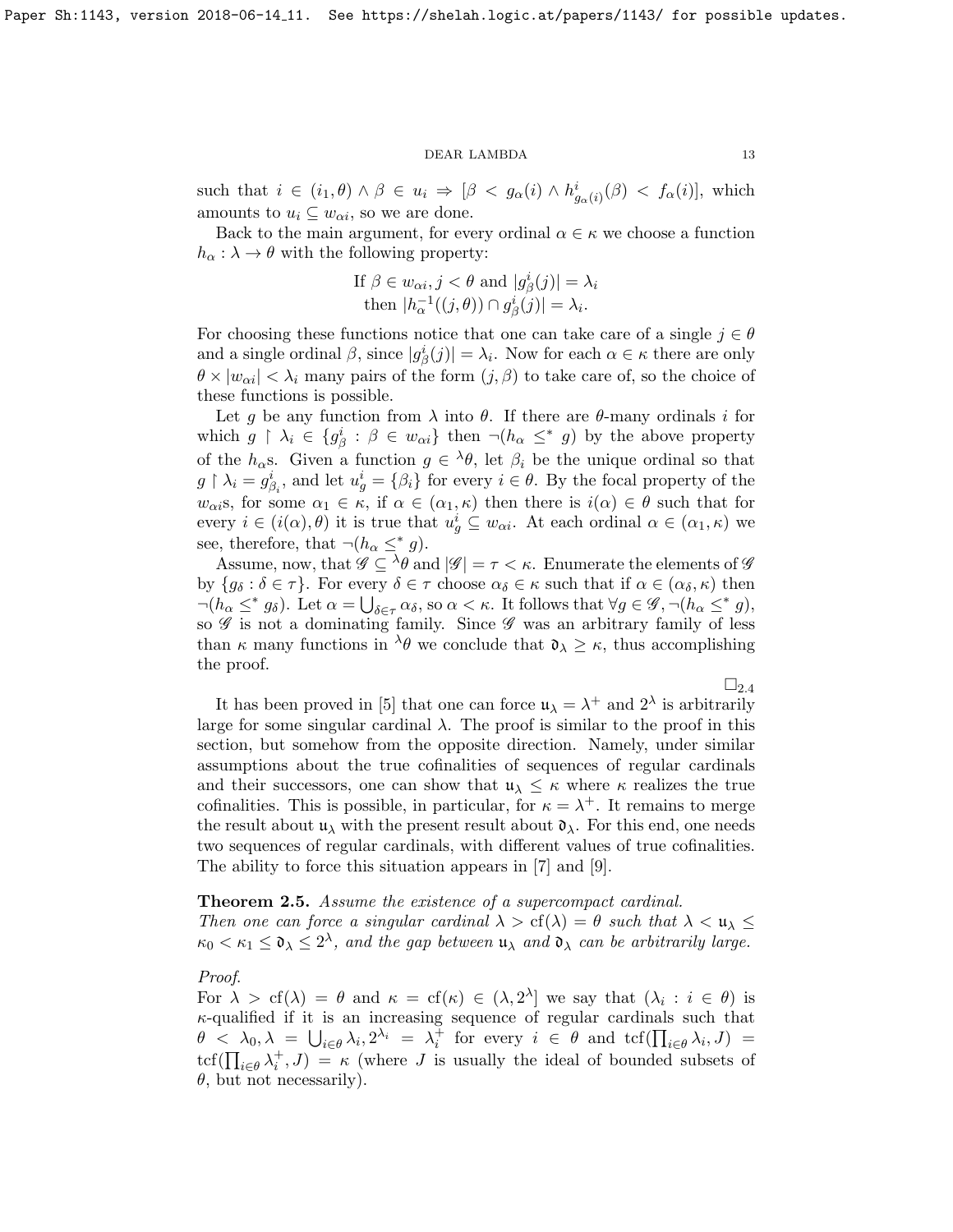Let  $\lambda$  be supercompact in the ground model. Let  $\mathbb P$  be a forcing notion which makes  $\lambda > cf(\lambda) = \theta$  and forces the following statements:

- There exists a sequence  $(\lambda_i^0 : i \in \theta)$  of measurable cardinals which is  $\kappa_0$ -qualified.
- There exists a sequence  $(\lambda_i^1 : i \in \theta)$  of strongly inaccessible cardinals which is  $\kappa_1$ -qualified.

From Theorem 1.4 of [\[5\]](#page-14-8) we infer that  $\mathfrak{r}_{\lambda} \leq \mathfrak{u}_{\lambda} \leq \kappa_0$ . From Theorem [2.4](#page-11-1) we infer that  $\mathfrak{d}_{\lambda} \geq \kappa_1$ . since  $\lambda < \mathfrak{r}_{\lambda}$  and  $\mathfrak{d}_{\lambda} \leq 2^{\lambda}$  are always true, we are done.  $\square_{2.5}$  $\square_{2.5}$  $\square_{2.5}$ 

The ability to force two such qualified sequences is a version of Theorem [2.3,](#page-11-0) see [\[9\]](#page-14-10). Similar statements appear in [\[7\]](#page-14-9), in a slightly different way. In that paper, many regular cardinals above the singular cardinal  $\lambda$  are realized as true cofinalities of some sequence of measurable cardinals below λ. However, if  $\text{tcf}(\prod_{i\in\theta}\lambda_i,J)=\kappa$  then  $\text{tcf}(\prod_{i\in\theta}\lambda_i^+,J)=\kappa^+$ . For our purpose it makes no difference, since we will get  $\mathfrak{u}_{\lambda} \leq \kappa_0^+$  and  $\mathfrak{d}_{\lambda} \geq \kappa_1^+$ , still there will be a gap between these characteristics. But there is an important difference, since in [\[7\]](#page-14-9) the GCH is kept below  $\lambda$  while  $2^{\lambda} > \lambda^{+}$ , and being strong limit this means that we must work with a singular cardinal with countable cofinality. On the other hand, this theorem is very flexible in the sense that an infinite set of targets obtains by qualified sequences. This is the background behind the following fact.

<span id="page-13-0"></span>Corollary 2.6. It is consistent that  $\lambda > cf(\lambda), \mu_{\lambda} < \mathfrak{d}_{\lambda}$  and  $\mathfrak{d}_{\lambda}$  is singular.

Proof.

Let  $\lambda$  be supercompact in the ground model. We set  $\kappa = \lambda^+$  and we choose an increasing sequence of regular cardinals  $(\kappa_i : j \in \partial)$  where  $\partial \geq \lambda^+, \text{cf}(2^{\lambda}) = \partial$  in the generic extension and  $\bigcup_{j\in\partial} \kappa_j = 2^{\lambda}$ . We repeat the argument of the previous theorem, but now we employ Theorem 7 from [\[7\]](#page-14-9). In particular,  $\lambda > cf(\lambda) = \omega$  and a  $(\kappa_i, \kappa_{i+1})$ -qualified sequence of measurable cardinals below  $\lambda$  is forced for every  $j \in \partial$  as well as a sequence for  $(\kappa, \kappa^+)$ . It follows from Theorem [2.4](#page-11-1) that  $\mathfrak{d}_{\lambda} \geq \kappa_j$  for every  $j \in \partial$ . Hence  $\mathfrak{d}_{\lambda} = 2^{\lambda}$ , so  $\mathfrak{u}_{\lambda} \leq \kappa^+ < \mathfrak{d}_{\lambda}$  and  $\mathfrak{d}_{\lambda}$  is singular as required.

 $\square_{2.6}$  $\square_{2.6}$  $\square_{2.6}$